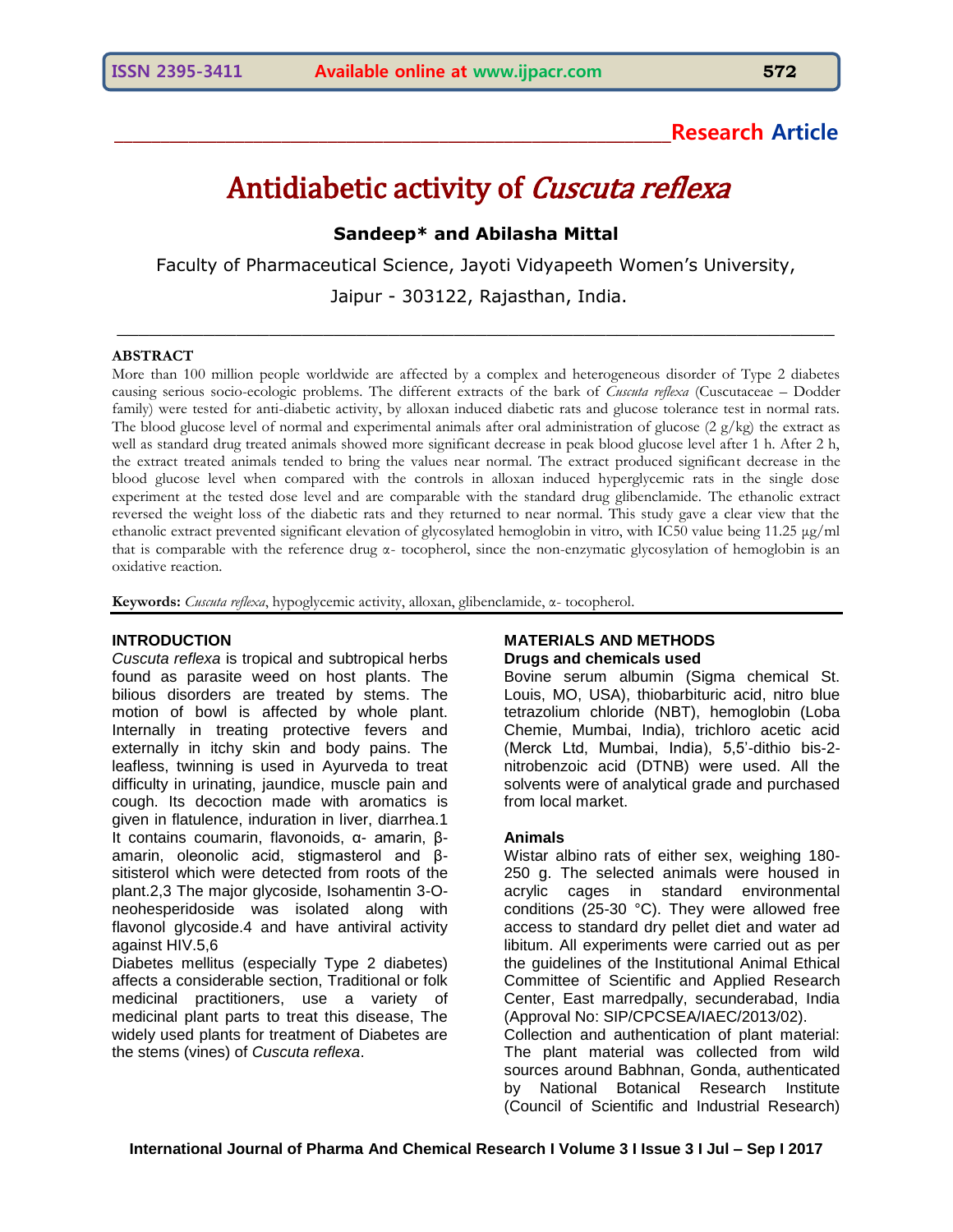Rana Pratap Marg Lucknow (Ref No: NBRI/CIF/413/2013) and the voucher specimens were deposited in department herbarium for future reference. The weed was shade dried at room temperature; the dried weeds were subjected to size reduction to coarse powder by using dry grinder (Philips, India) and passed through the sieve before stored in a closed vessel for further use.

## **Preparation of extract**

The powdered plant material (400 g) was defatted with petroleum ether (60-80 °C) and then extracted with 1.5 litre of ethanol (95%) in a soxhlet apparatus. The solvent was removed under reduced pressure by rotary vacuum evaporator, which obtained a greenish-black sticky residue (yield: 11.6% w/w with respect to dried plant material). Aqueous extracts were prepared by using distilled water as solvent for the experiment. The dried extract was stored in a desiccator till further study.

Preliminary phyto-chemical screening: The weeds extracts of Cuscuta reflexa were subjected to qualitative tests for the identification of various active constituents viz. carbohydrate, glycoside, alkaloid, amino acids, flavonoids, fixed oil, tannins, gum and mucilage and phytosterols using standard test procedure. 7,8

Acute toxicity study: the acute toxicity studies were conducted using Wistar albino rats of either sexes taking the weed extract at various dose levels (5, 50, 300, 2000 mg/Kg), by adopting fixed dose method as per the OECD guidelines. 9 The animal were observed continuously for 2 hours and then occasionally for further 4 hours and finally overnight mortality/survival was recorded and  $LD_{50}$  was extapoated graphically.10

#### **Screening for antidiabetic activity**

The method of Joy and Kuttan was followed (11). The acclimatized animals were kept fasting for 24 h with water ad libitum and injected intraperitoneally a dose of 150 mg/kg of alloxan monohydrate in normal saline. After one hour, the animals were provided feed ad libitum. The blood glucose level was checked before and 72 h after alloxan injection. The animals were considered diabetic when the blood glucose level was raised beyond 300 mg/dl of blood. This condition was observed at the end of 72 h after alloxan injection.

#### **Effect on oral glucose tolerance in rats**

After overnight fasting, a 0-min blood sample was taken from the tip of the tail of each rat of different groups under mild ether anesthesia. Without delay a glucose solution (2 g/kg) was administered by a gavage. Four more samples were taken at 30, 60, 90 and 120 min after glucose administration (12). All blood samples were taken for the estimation of the blood glucose. Estimation of blood glucose was carried out with the haemoglucostrips supplied by M/s Lifescan, Inc. USA with the help of a Johnson & Johnson ONE TOUCH blood glucometer.

# **Single dose study**

The animals were segregated into five groups of six rats in each. Group I and II rats were randomly selected from normal rats that received only distilled water and the extract (300 mg/kg, p.o.) respectively. Group III to Group V animals were selected from the alloxanised rats. Group III animals served as diabetic control. Group IV animals received glibenclamide (600 μg/kg) and group V was treated with the extract (300 mg/kg) in a similar manner. Blood samples were collected from the tip of tail of each rat under mild ether anesthesia at 0 h, 1 h, 2 h and 4 h after the administration of test samples and tested for glucose concentration as above.

# **Multidose study**

For multidose study, administration of test samples was continued for 10 days, once daily through oral route. Blood samples were collected from the tip of tail and the estimation of blood glucose was carried out as above on the 1, 3, 7 and 10 day of the drug administration. Body weights of all the animals were recorded just prior to and on the 10th day of the study to determine the change in the body weight, if any.

# **Statistical analysis**

Statistical significance was determined by one way analysis of variance (ANOVA) followed by Dunnet's t-test. P<0.05 indicates significant difference between group means.

# **RESULTS AND DISCUSSION**

Table 1 shows the blood glucose level of normal and experimental animals after oral administration of glucose (2 g/kg). Extract as well as standard drug treated animals showed more significant decrease in peak blood glucose level after 1 h. After 2 h, the extract treated animals tended to bring the values near normal.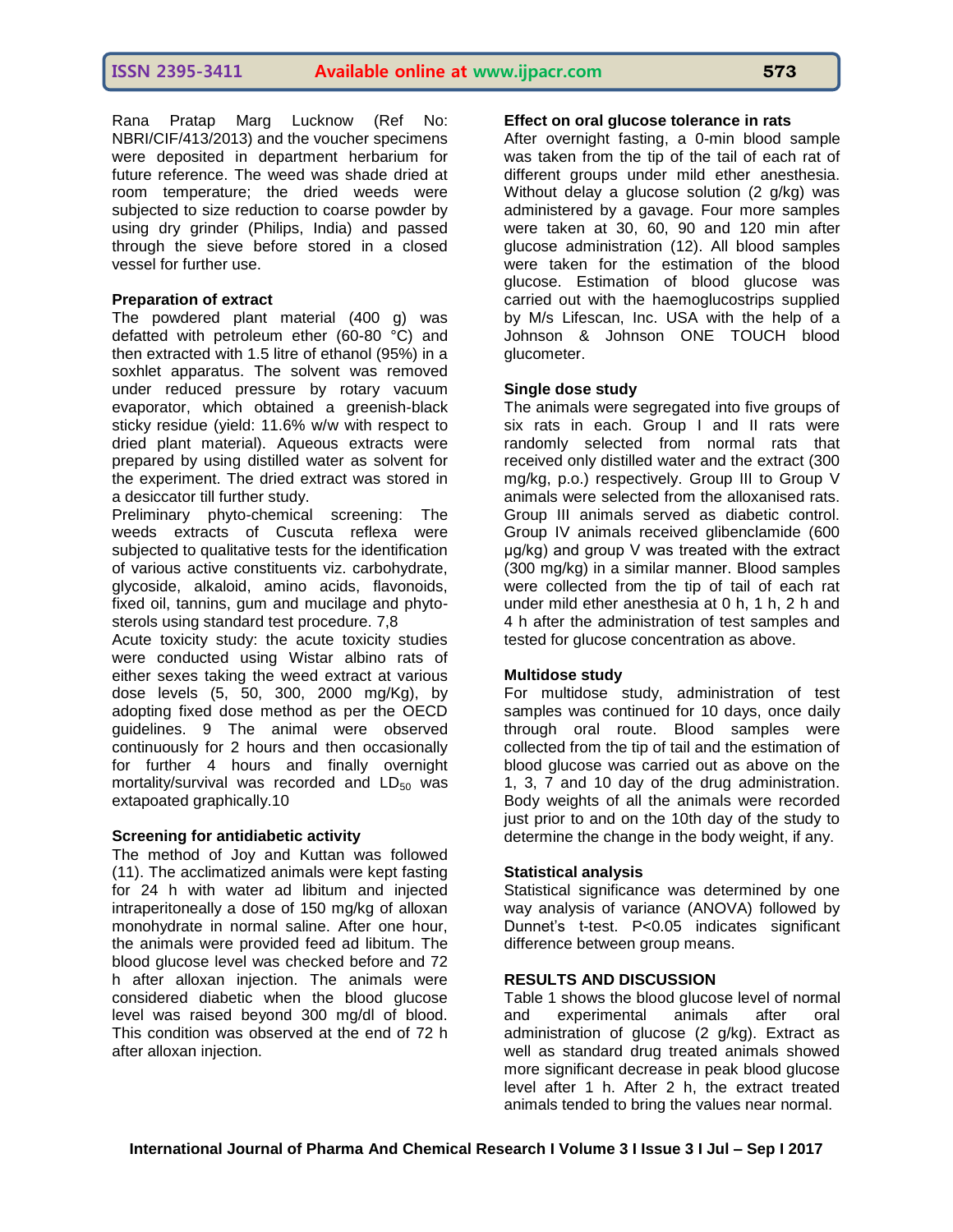The results of Table 2 reveals that the extract produced significant decrease in the blood glucose level when compared with the controls in alloxan induced hyperglycemic rats in the single dose experiment at the tested dose level and are comparable with the standard drug glibenclamide.

In the multi dose study (Table 3), the test extract constantly maintained significant reduction of the glucose level in diabetic rats throughout the experimental period suggesting the antihyperglycemic property of the extract. Diabetes mellitus causes failure to use of glucose for energy that leads to increased utilization and decreased storage of protein responsible for reduction of body weight essentially by depletion of the body proteins (12). In the present study, it was observed that the ethanolic extract reversed

the weight loss of the diabetic rats and they returned to near normal.

During diabetes the excess glucose present in the blood reacts with hemoglobin to form glycosylated hemoglobin. The rate of<br>glycosylation is directly proportional to glycosylation is directly proportional to concentration of blood glucose and with improvement of glycemic control glycosylated hemoglobin also decreases (13). Hence the estimation of glycosylation of hemoglobin is a well-established parameter useful in the management and prognosis of the disease (14). Our study gave a clear view that the ethanolic extract prevented significant elevation of glycosylated hemoglobin in vitro, with IC50 value being 11.25 μg/ml that is comparable with the reference drug α- tocopherol (Table 4). Further, since the non-enzymatic glycosylation of hemoglobin is an oxidative reaction (15).

| Table 1: Effect of ethanolic extract of Cuscuta aerial parts (300 mg/kg, p.o.) on oral glucose |  |  |  |  |
|------------------------------------------------------------------------------------------------|--|--|--|--|
| tolerance test (OGTT) in normal and alloxan induced diabetic rats                              |  |  |  |  |

| S.      | <b>Groups</b>      | <b>Treatment</b>    | Groups Treatment Blood sugar level (mg/dl) |                   |              |                               |                   |  |  |
|---------|--------------------|---------------------|--------------------------------------------|-------------------|--------------|-------------------------------|-------------------|--|--|
| No.     |                    |                     | <b>Fasting</b>                             | <b>30 min</b>     | 60 min       | <b>90 min</b>                 | <b>120 min</b>    |  |  |
|         |                    | Normal              | 76.00 ±0.75                                | $147.81 \pm 2.14$ | $175.83 \pm$ | 123.19                        | 83.12±1.89        |  |  |
|         |                    |                     |                                            |                   | 2.11         | ±2.73                         |                   |  |  |
| 2<br>Ш  |                    | Normal + Extract    | 73.82±0.80 ns                              | 147.60            | 182.18       | 126.11                        | $83.67 + 3.13$ ns |  |  |
|         |                    |                     |                                            | $±1.67$ ns        | ±2.37ns      | ±3.76ns                       |                   |  |  |
| 3<br>Ш  | Diabetic control   | $251.34 \pm 4.10^*$ | 324.36                                     | 373.14            | 317.36       | $316.85 \pm 2.37$ *           |                   |  |  |
|         |                    | (Alloxan only)      |                                            | $±4.14*$          | $±5.13*$     | $±3.27*$                      |                   |  |  |
| IV<br>4 | Diabetic + Exrtact |                     | 145.86                                     | 175.37            | 126.50       | $85.52 \pm 1.41$ <sup>*</sup> |                   |  |  |
|         |                    |                     | 76.53 ±1.56*                               | $±2.81*$          | $±3.51*$     | $±2.40*$                      |                   |  |  |
| 5       |                    | Diabetic +          | 76.59 ±3.02*                               | 161.55            | 183.37       | 125.82                        | $89.50 + 1.53$ *  |  |  |
|         |                    | Glibenclamide       |                                            | $±3.35*$          | $±2.55*$     | $±2.41*$                      |                   |  |  |

Values are mean  $\pm$  SEM for n=6;  $*P < 0.05$  = significant; NS = Not significant;

Group II and III are compared with group I while Group IV and V are compared with group III.

| <b>S. No.</b> | <b>Groups</b> | <b>Treatment</b>                             | Blood glucose level (mg/dl) |                     |                     |                     |  |  |  |
|---------------|---------------|----------------------------------------------|-----------------------------|---------------------|---------------------|---------------------|--|--|--|
|               |               |                                              | <b>Basal Value</b>          | 1 h                 | 2 <sub>h</sub>      | 4h                  |  |  |  |
|               |               | Normal                                       | 76.42 ±0.69                 | 75.14±0.63          | 75.81±0.86          | 76.18±0.77          |  |  |  |
| 2             |               | Normal +<br>Extract                          | 76.19±0.86ns                | $75.81 \pm 0.69$ ns | $75.14 \pm 0.64$ ns | 74.39±0.74ns        |  |  |  |
| 3             | Ш             | <b>Diabetic</b><br>control<br>(Alloxan only) | 348.69±2.84*                | $350.16 \pm 2.61^*$ | 348.84±2.74*        | $351.19 \pm 2.68^*$ |  |  |  |
| 4             | IV            | Diabetic +<br>Glibenclamide                  | $344.16 \pm 5.11$ ns        | 317.52±5.34*        | 297.80±3.83*        | 283.82±3.55*        |  |  |  |
| 5             |               | Diabetic +<br>Exrtact                        | 337.56±3.17ns               | 2869.34±4.80*       | 265.84±3.36*        | 244.84±3.22*        |  |  |  |

#### **Table 2: Effect of single dose treatment of ethanolic extract of Cuscuta aerial parts (300 mg/kg, p.o.) on blood glucose level in normal and alloxan induced diabetic rats**

Values are mean  $\pm$  SEM for n=6;  $*P < 0.05$  = significant; NS = Not significant;

Group II and III are compared with group I while Group IV and V are compared with group III.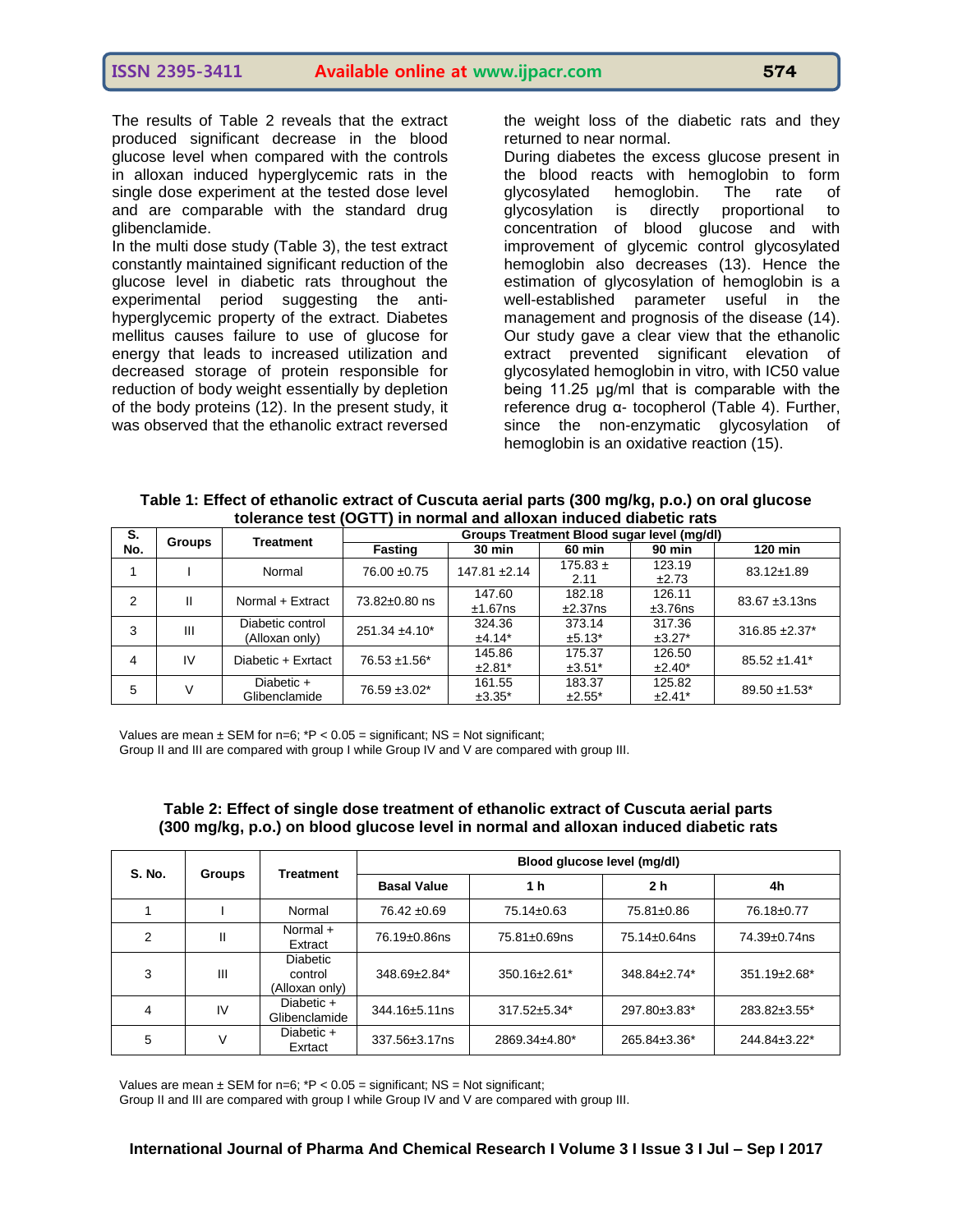## **Table 3: Effect of multiple dose treatment of ethanolic extract of Cuscuta aerial parts (300 mg/kg, p.o., once daily) on blood glucose level and change in body weight after 15 days in normal and alloxan induced diabetic rats**

|           |               |                            | Blood glucose level (mg/dl) |                  |                 |             |             |                                 |
|-----------|---------------|----------------------------|-----------------------------|------------------|-----------------|-------------|-------------|---------------------------------|
| S.<br>No. | <b>Groups</b> | <b>Treatment</b>           | <b>Basal</b><br>Value       | Day 1            | Day 3           | Day 7       | Day 10      | Change in<br>body weight<br>(g) |
|           |               |                            | 76.42                       |                  | 75.86           |             |             | $(+)10.89$                      |
|           |               | Normal                     | ±0.69                       | 76.19 ±0.46      | ±0.40           | 76.45 ±0.67 | 76.47 ±0.53 | ±1.37                           |
|           |               |                            |                             |                  |                 |             |             |                                 |
|           |               | Normal +                   | 76.19                       | 75.00            | 75.30           | 74.24       | 73.26       | $(+)10.00$                      |
| 2         | H             | Extract                    | $±0.86$ ns                  | $±0.76$ ns       | $±0.67$ ns      | $±0.58$ ns  | $±0.76*$    | ±0.89ns                         |
|           |               | <b>Diabetic</b><br>control | 348.69                      | 353.81           | 353.86          | 352.20      | 350.16      | $(-)7.83$                       |
| 3         | Ш             | (Alloxan only)             | $±2.84*$                    | $±2.61*$         | $±3.18*$        | $±3.65*$    | $±3.53*$    | $±0.87*$                        |
|           |               | Diabetic $+$               | $343.19+5.$                 | $261.34 \pm 4.0$ | $235.82 \pm 3.$ | 218.32      | 207.31      | $(+)9.83$                       |
| 4         | IV            | Glibenclamide              | 21 <sub>ns</sub>            | 9*               | 56*             | $±4.17*$    | $±3.55*$    | $±0.98*$                        |
|           |               | Diabetic +                 | $337.56 \pm 3.$             | 219.67±3.5       | $207.31 \pm 3.$ | 203.30      | 187.49      | $(+)9.15$                       |
| 5         | ν             | Exrtact                    | 17 <sub>ns</sub>            | $8*$             | $86*$           | $±2.58*$    | $±1.79*$    | $±1.05*$                        |

Values are mean  $\pm$  SEM for n=6; \*P < 0.05 = significant; NS = Not significant;

Group II and III are compared with group I while Group IV and V are compared with group III.

## **Table 4: Effect of ethanolic extract of Cuscuta on percent inhibition of hemoglobin glycosylation in vitro**

|           |               |                                    | Blood glucose level (mg/dl) |              |                |              |  |  |
|-----------|---------------|------------------------------------|-----------------------------|--------------|----------------|--------------|--|--|
| S.<br>No. | <b>Groups</b> | Treatment                          | <b>Basal Value</b>          | 1 h          | 2 <sub>h</sub> | 4h           |  |  |
|           |               | Normal                             | 76.33 ±0.71                 | 76.17±0.65   | 75.83±0.95     | 76.17±0.79   |  |  |
| ⌒         | Ш             | Normal + Extract                   | 76.17±0.87ns                | 75.83±0.70ns | 75.19±0.76ns   | 73.34±0.76ns |  |  |
| 3         | Ш             | Diabetic control<br>(Alloxan only) | 349.67±2.95*                | 351.19±2.41* | 348.84±2.66*   | 353.19±2.58* |  |  |
| 4         | <b>IV</b>     | Diabetic +<br>Glibenclamide        | 343.17±5.12ns               | 318.50±5.36* | 296.82±3.91*   | 285.81±3.55* |  |  |
| 5         | V             | Diabetic +<br>Exrtact              | 338.50±3.19ns               | 286.34±4.89* | 265.82±3.36*   | 246.83±3.20* |  |  |

Values are Mean  $\pm$  S.D. for n=3; r = regression co-efficient.

*Cuscuta reflexa* contains various flavonoids (kaempferol, quercetin), coumarins and flavonoid glycosides 16 kaempferol and quercetin significantly improve insulin-stimulated glucose uptake in mature 3T3-L1 adipocytes. (Fang et al., 2008).

By literature survey and results obtained justify that *Cuscuta reflexa* by traditional medicinal practitioners to treat diabetes and serve as an effective way to control blood sugar.17 Acknowledgements:

Authors would like to thank Scientific and Applied Research Center, East marredpally, secunderabad, India, for providing research facilities. NBRI, Lucknow for authentication of plant material. Acharya Narendra Deo College of Pharmacy, Babhnan, Gonda For providing research facilities.

#### **REFERENCES**

- 1. Chauhan NS, Medicinal and aromatic plants of Himachal Pradesh, Gidwani M.L., Indus Publishing Company 1999: 174-176.
- 2. Ramachandran, A. and G. Thirupurasundari, Coumarins and flavonoids from *Cuscuta reflexa*. *Fitoterapia,* 1992; 63: 381-382.
- 3. Anis, E., G. Mustafa, N. Ullah and A. Malik, Phytochemical studies on *Cuscuta reflexa*. *Pak. J. Sci. Res.* 1999; 42: 170-172.
- 4. Dandapani, M., C. Franz and S. Nagarajan, Isorhamnetin 3-oneohesperidoside from *Cuscuta reflexa*. *Ind. J. Chem*., 1989; 28: 606-607.
- 5. Mahmood, N. and A. Khan, 1997. Constituents of *Cuscuta reflexa* are anti